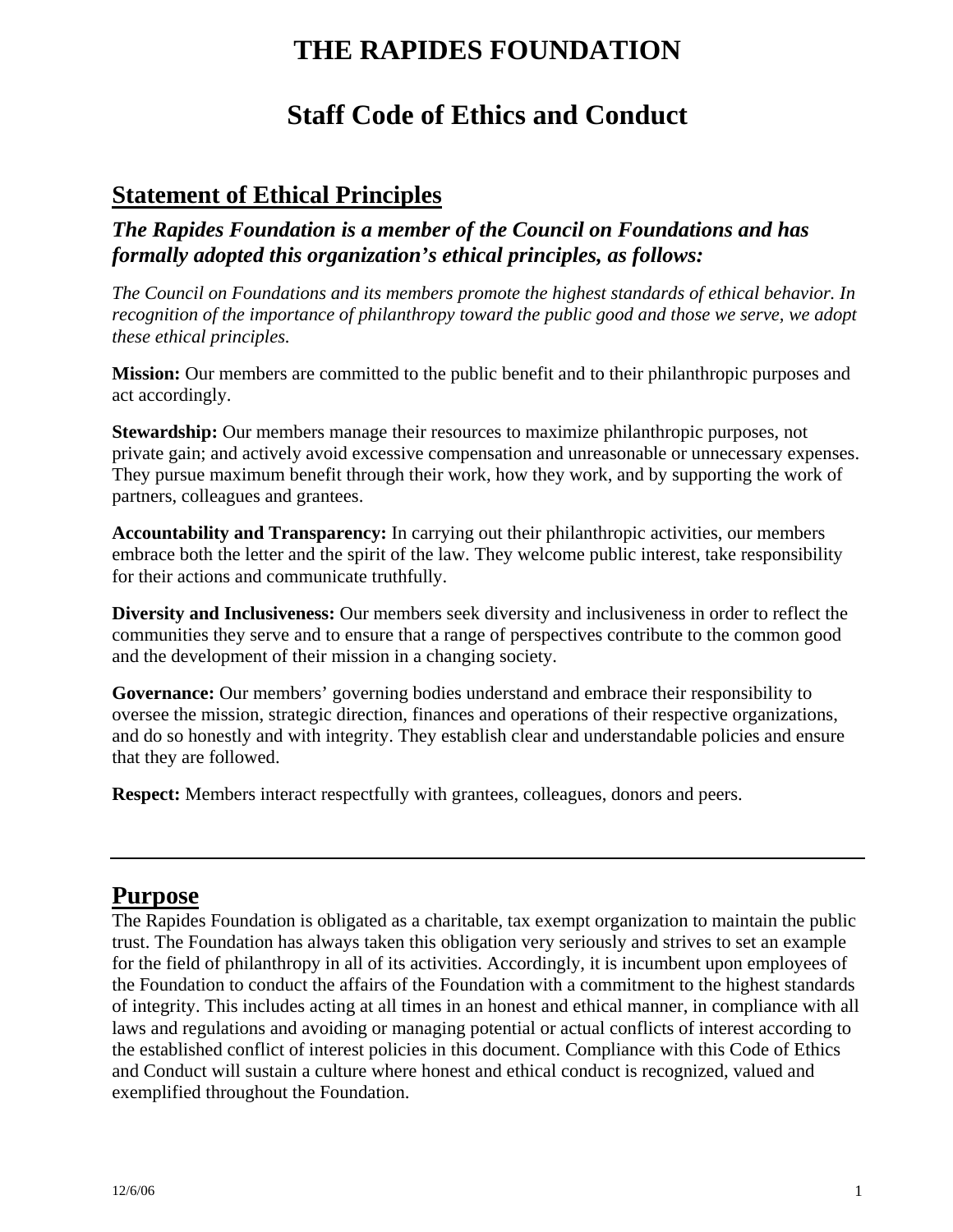## **Policies and Practices**

## **General Statement – Conflicts of Interest**

Employees of The Rapides Foundation have a full-time responsibility to the Foundation. A potential or actual conflict of interest occurs whenever an employee is in a position to influence a decision that may result in a personal gain for him or herself, any other employee or an immediate family member. (For the purposes of this policy "immediate family" means a staff member's spouse or domestic partner, parents, siblings, children and in-laws.) An employee may not engage in activities that create a conflict between the interests of the Foundation and those of the employee. In certain circumstances, the Foundation may also be concerned about the appearance of a conflict of interest, even if no actual conflict has occurred. Any activities, which conflict, appear to conflict, interfere or compete with the interests of the Foundation should be avoided. If an employee thinks that a conflict of interest exists or might arise, he or she should notify their supervisor immediately.

#### **Activities that are Prohibited/Discouraged: Confidentiality – Disclosure of Information**

Disclosing to others outside the Foundation or using for his or her own benefit information not generally available to the public which the Foundation or employee has access to by reason of his or her position, such as confidential information of a technical, financial, or business nature or other "inside information."

#### **Financial Interests**

Employees must avoid incurring any kind of financial interest or personal obligation which might affect (or appear to affect) his or her judgment in dealings on behalf of the Foundation with firms or individuals. Each person must examine his or her own activities and those of his or her family to disclosure any conditions which could create or appear to create a financial interest in respect to transactions of the Foundation.

#### **Gifts and Other Payments**

Except for gifts of nominal value or meals that are in keeping with good business ethics and do not obligate the recipient, employees or their immediate families may not accept the following: payments, gifts, loans, services or entertainment (such as event tickets), from vendors, dealers, consultants, contractors, grantees, or non-grantees who have existing or proposed business relationships with the Foundation. Family members may accept the items listed above from these entities if the acceptance is not related to Foundation business or interests.

#### **Relationships to Suppliers**

Staff members with responsibility for issuing or approving orders for the purchase of supplies, equipment, or transportation, or for any contracts for employment or services for the Foundation, may not have a significant interest in any supplier of supplies or services to the Foundation. Nor may staff member's immediate family have such an interest. ("Significant interest" means any financial interest that may influence the judgment of the staff members in conducting the work of the Foundation.)

#### **Foundation Grants and Consultancies**

Program staff may not administer any grant where they have an interest. No Foundation employee may be the Responsible Program Officer on any grant to a grantee employing, either on staff or as a consultant, a member of the employee's immediate family.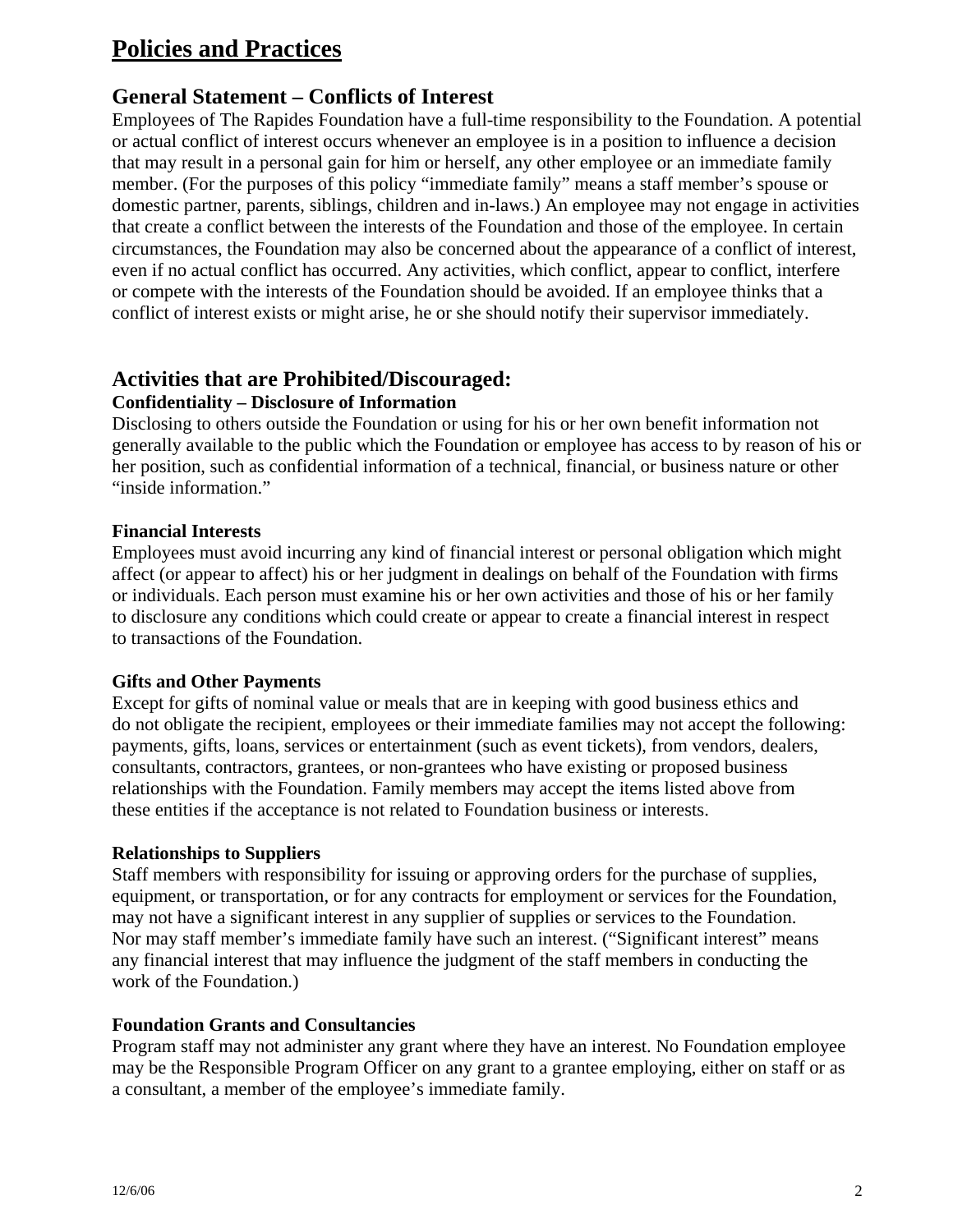#### **Employment, Consultancies and Teaching Assignments**

Since it is possible that non-Foundation part-time employment, paid consultancies or teaching assignment could interfere with the discharge of a staff member's Foundation responsibilities or create an actual or apparent conflict of interest with the Foundation, staff members generally should not accept such assignments, especially assignment with a Foundation grantee or supplier. Exceptions may be made with prior approval of the President if the arrangement will not interfere with the staff member's responsibilities, or where it will not affect, or appear to affect, the staff member's judgments on behalf of the Foundation.

#### **Service on Boards**

It is prohibited to serve another organization as a representative of the Foundation in any capacity to include activities, compensated or not, which can affect or appear to affect an employee's ability to discharge his or her duties to the Foundation.

Staff members who are invited to serve on their own time, as a personal commitment (rather than at the request of the Foundation) as trustees or directors may accept such invitations only with the prior approval in writing of the President. Factors to be considered in evaluating such invitations include conflict of interest issues (for instance, whether the organization is a grantee or supplier of the Foundation or likely to become one), and likelihood of time conflicts (whether this commitment would interfere with the individual's ability to carry out his or her Foundation responsibilities).

#### **Speaking Engagements, Articles for Publication, Acceptance of Fees**

Staff members are encouraged to maintain their professional credentials by undertaking speaking engagements and writing articles appropriate to their fields of interest, provided the time for preparation and delivery does not interfere with their Foundation responsibilities. Possible speeches or articles should be discussed with the staff member's supervisor, and requires prior approval from the President of the Foundation. The Communications Officer must be consulted on all presentations.

In any matter related to Foundation business, staff members may not accept a fee or any type of reimbursement from a grantee or a non-grantee.

#### **Political Activities**

Staff members are free to engage in political activities when, in the staff member's judgment, such activities will not conflict with their ability to carry out Foundation responsibilities. Staff members should keep in mind, when making such decisions, the potential difficulty in outside perception in distinguishing between the staff member's personal and professional capacities. No political activities can be conducted during a staff member's business day, or with the use of any Foundation resources. Prior approval of the President in writing is required before a staff member runs for any public office.

Employees may at the direction of the President become involved in Foundation-sponsored issue advocacy. However, employees may not invoke The Rapides Foundation or their involvement with the Foundation in political campaigns or issues that are not sanctioned by the Foundation.

#### **Honorary Degrees**

A staff member may not accept an honorary degree from a college or university without prior approval in writing of the President of the Foundation.